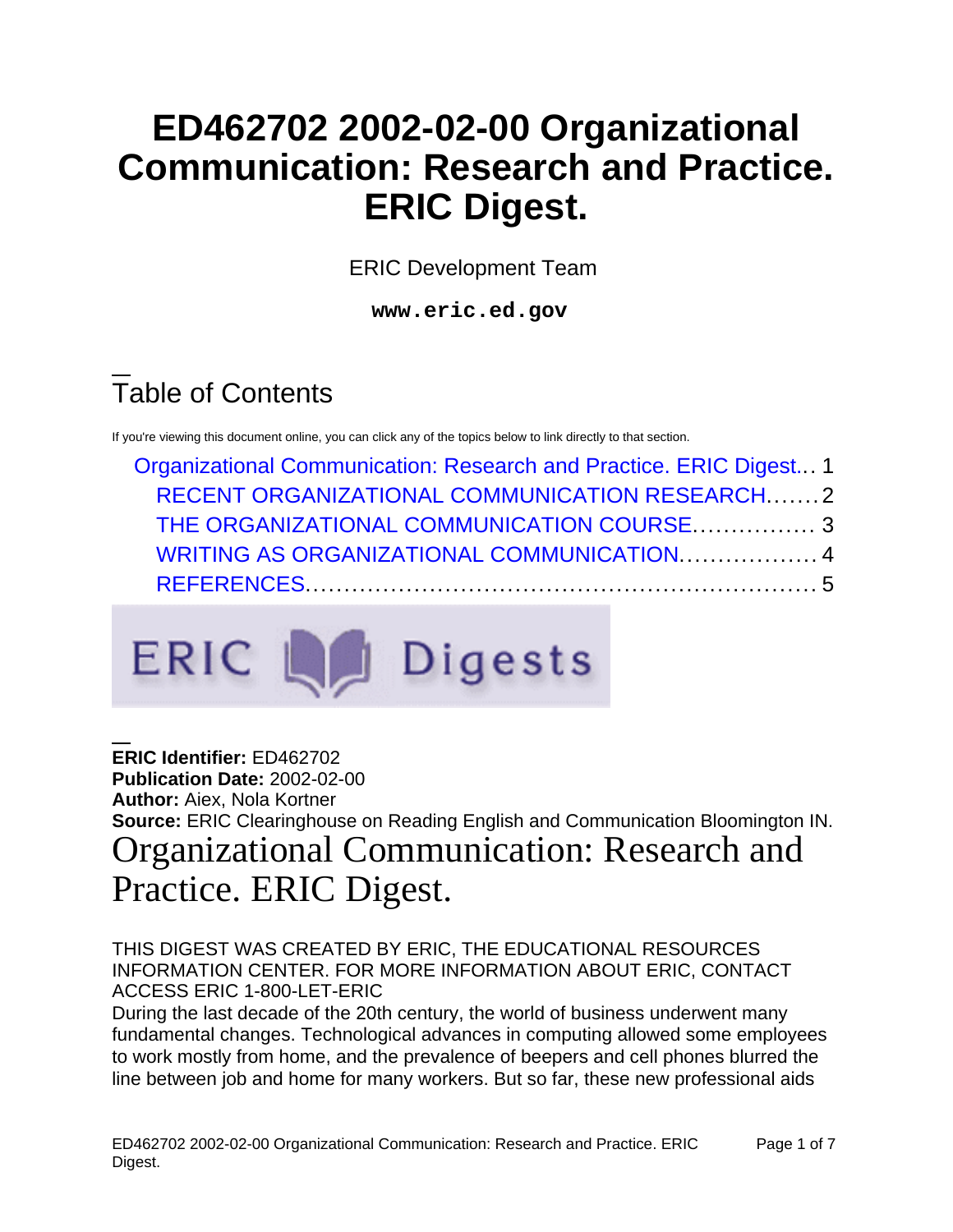and tools do not seem to have had much effect on organizational cultures, except for making more employees work longer hours. A new book by Jill Andresky Fraser reports that 25 million Americans work more than 49 hours a week, and 11 million work more than 60 hours a week (Fraser, 2001). The stress on white-collar workers is already enormous, and the recent wave of job cuts and volatile stock market fluctuations will probably deepen that stress. Along with this comes news that many companies are now grading their employees-using academic-type grades-"ranking them from best to worst as a way of making sure that managers evaluate employees honestly and make clearer distinctions among them" (Abelson, 2001).

In the colleges and universities business students learn about organizational communication in order to be able to function well in the business environment of which they will become a part. And although organizational culture is inextricably interwoven with the academic discipline of speech communication, organizational communication entails more than just speech communication (Aiex, 1988). This Digest reviews the literature to examine recent research on organizational communication and to see how the academic world prepares its students to communicate in today's increasingly global business world.

#### <span id="page-1-0"></span>RECENT ORGANIZATIONAL COMMUNICATION RESEARCH

In recent years, the research in organizational communication has looked at such diverse subjects as job satisfaction, managerial briefings, the "outsider within," decision making, and the domains of business management/organizational communication. There does not seem to be a dominant theme in research, such as "organizational culture" was during the 1980s. For example, a research study which examined organizational communication as a moderator of the relationship between job performance and job satisfaction was conducted and the results presented in 1997. Findings suggest strong support as a predictor of job satisfaction and weak support as a moderator of the job performance-job satisfaction relationship. They also showed that communication dimensions with the greatest support as predictors were accuracy of information, desire for interaction, communication load, trust in superior, influence of superior, and communication satisfaction (Pettit et al, 1997).

In another recent study, Paul Gamble and Clare Keliher (1999) examined a series of managerial briefings in nine stores of a major electronics retail chain. Results revealed that managers were neither trained nor appraised on their briefings skills, prepared themselves indifferently, and made little use of techniques known to affect attentiveness and recall; it was found that the daily communication session appeared to have little impact on staff motivation or behavior. The "outsider within" perspective was studied by Mark Orbe (1998). Findings delineated and described the ways that traditionally marginalized group members communicate in mainstream organizational settings. Findings also suggest that the model's strength lies in its approach to studying diversity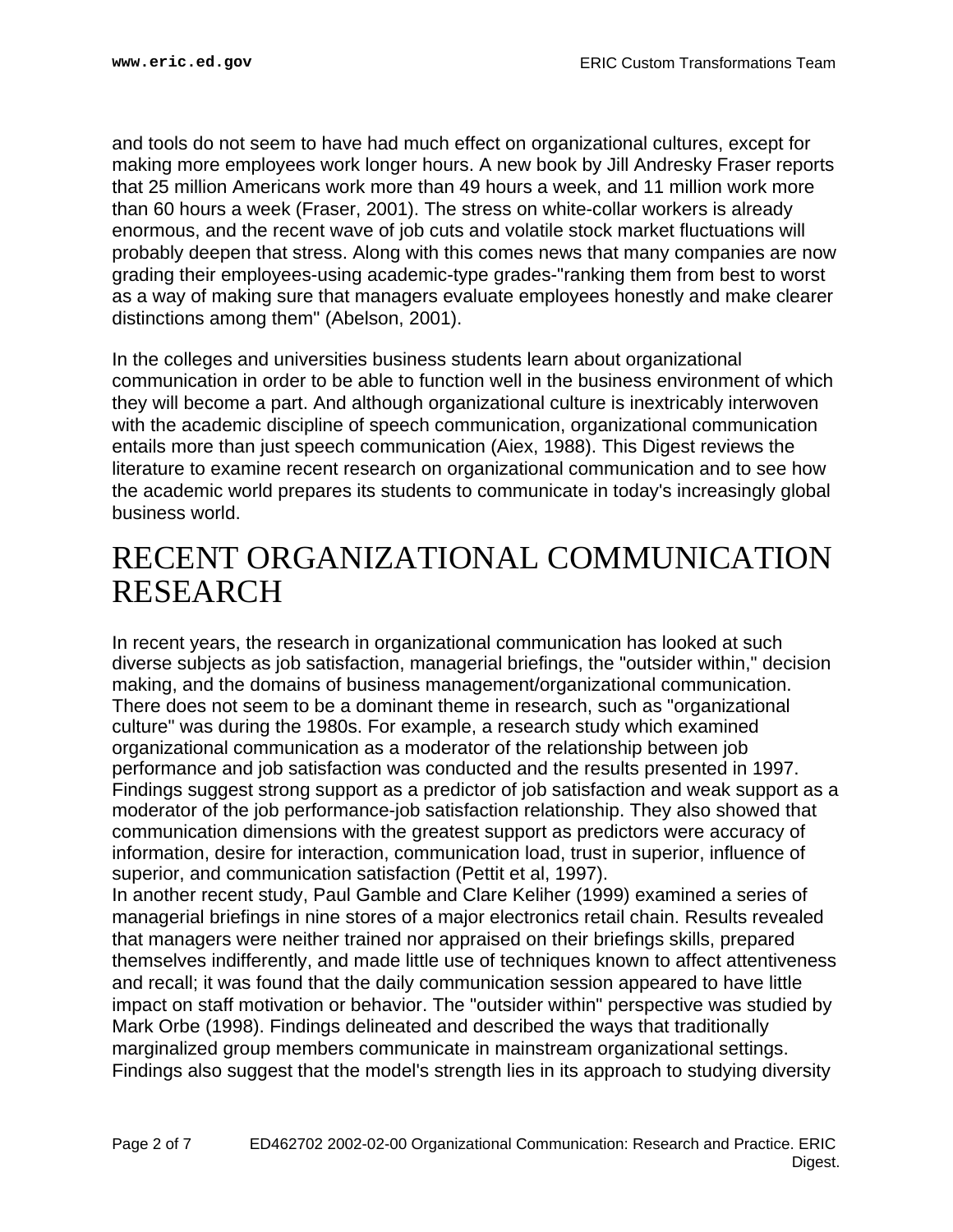in organizations.

Frank Schmidtlein (1999) examined common assumptions about the rationality or irrationality of organizational behavior and found that decision making occurs in a complex context that successful college/university institutional research offices must recognize and work with. Findings indicated that emerging organizational theories suggest there are limitations on the use of data and analysis in the decision making process.

Kim White-Mills and Donald Rogers (1996) explored the common but separate domains of business management and organizational communication. The two researchers investigated which textbooks, conceptual books, and articles most influenced educators in the area of business-managerial-organizational communication (BMOC). Their findings suggest that there is no common body of knowledge uniting BMOC, but, in fact, they are three separate fields which overlap at present but which seem to be moving in three different directions (one technical, one critical, and one managerial).

### <span id="page-2-0"></span>THE ORGANIZATIONAL COMMUNICATION **COURSE**

Ronald L. Applebaum provides an overview of organizational communication instruction in a 1998 article. He discusses the following: the fundamental problems in selecting an approach to organizational communication; the purpose of an organizational communication course; the structure and content of organizational communication coursework; and teaching strategies used in the basic course in organizational communication.

Another scholar/educator, Peggy Yuhas Byers (1998) advocates the use of case study discussions as an effective instructional technique in the organizational communication class. She presents a variety of formats for bringing case studies to life for students, and she cites the following sources for case studies: the World Wide Web, local and national news publications, local businesses and industries, and self-developed cases. Byers's article also presents methods for facilitating case study discussions.

Students need to know that organizational communication is not just getting along with colleagues in the workplace, but also encompasses various types of business writing (more on this follows in the next section). Heather Brodie Graves (1999) incorporates case studies in her classes to help students understand the issues inherent in corporate communication. She finds that cases provide a variety of contexts and examples for professional business writing that enlighten students as to the range of documents, rhetorical situations, and audiences addressed in workplace writing.

A recent article suggests that communication audits serve well as educational tools for both student auditors and employees of organizations. It contends that instructors need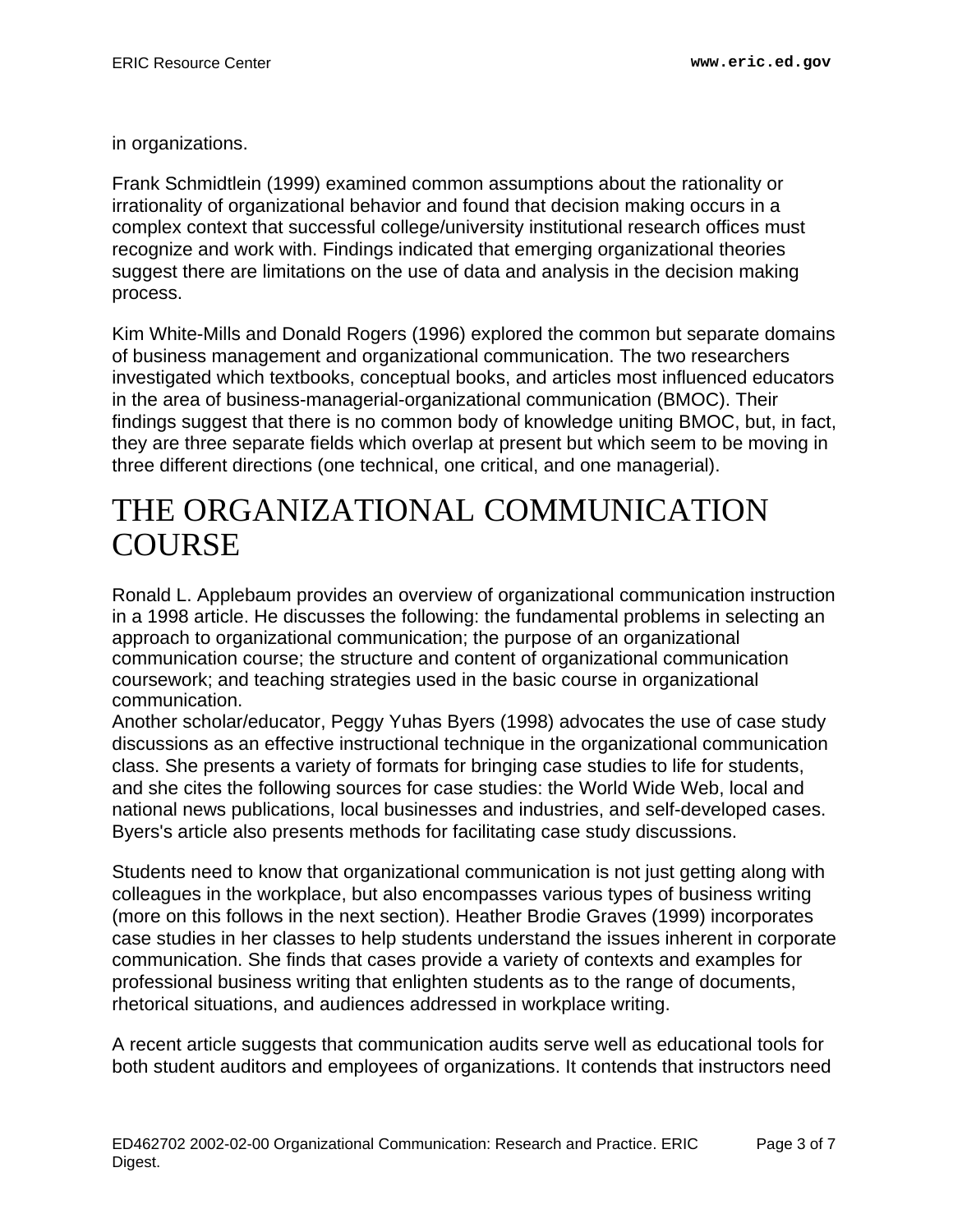to gain access to organizations, especially through internal audit departments; they should negotiate the exchange of essentially free audit findings for a learning experience and research data; and they must secure commitments from top management, other organizational members, and student auditors (Scott et al, 1999).

Aline Wolff, in a 1996 article, analyzes a large-scale communication project for MBA students which she believes exemplifies the type of projects that graduating students will be expected to collaborate on or to manage successfully. The article also considers the implications for teaching managerial communication to MBA students and recommends ways to integrate real world tasks into the curriculum.

The team approach can function well in business and organizational communication classes, according to Deborah Britt Roebuck (1998). She uses the Team Learning approach to teaching, in which students spend approximately 80% of their in-class time working in permanent, heterogeneous teams, becoming active and responsible participants in the learning process. Roebuck outlines the instructional activity sequence-getting started, forming the team-learning groups, grading, and using the challenges and benefits of the team-learning method.

### <span id="page-3-0"></span>WRITING AS ORGANIZATIONAL COMMUNICATION

Colleges and universities require that their business students learn the basic tenets of organizational communication, and this usually means a general technical writing course and a speech communication course. Indiana University's Kelley School of Business, for example, stresses professional writing for undergraduate business majors (juniors and seniors) and offers a required course in professional writing within the business school and not administered by the English Department. It also requires the university-wide speech communication course which all undergraduates must take. It is more common, however, for such technical writing courses to be required at the MBA level. The example of Heather Brodie Graves's (1999) graduate-level writing class was already cited. Another example can be found in an English course (listed as English 339) and entitled "Writing for Government, Business, and Industry," at St. Cloud State University (Minnesota). This course is aimed mostly at graduate-level business students, and it emphasizes the essential elements of audience and voice. It is grounded on the assertion of some composition theorists that the absence of voice is symptomatic of a profound developmental deficit (suggesting an inability to navigate successfully the avenues of modern organizational culture). The course uses the classroom memo and committee minutes to facilitate students' development of an organizational writing voice and a sense of audience (Inkster, 1993).

As this Digest demonstrates, the technological advances reshaping our world at the dawn of the 21st century will have a powerful impact on organizational communication,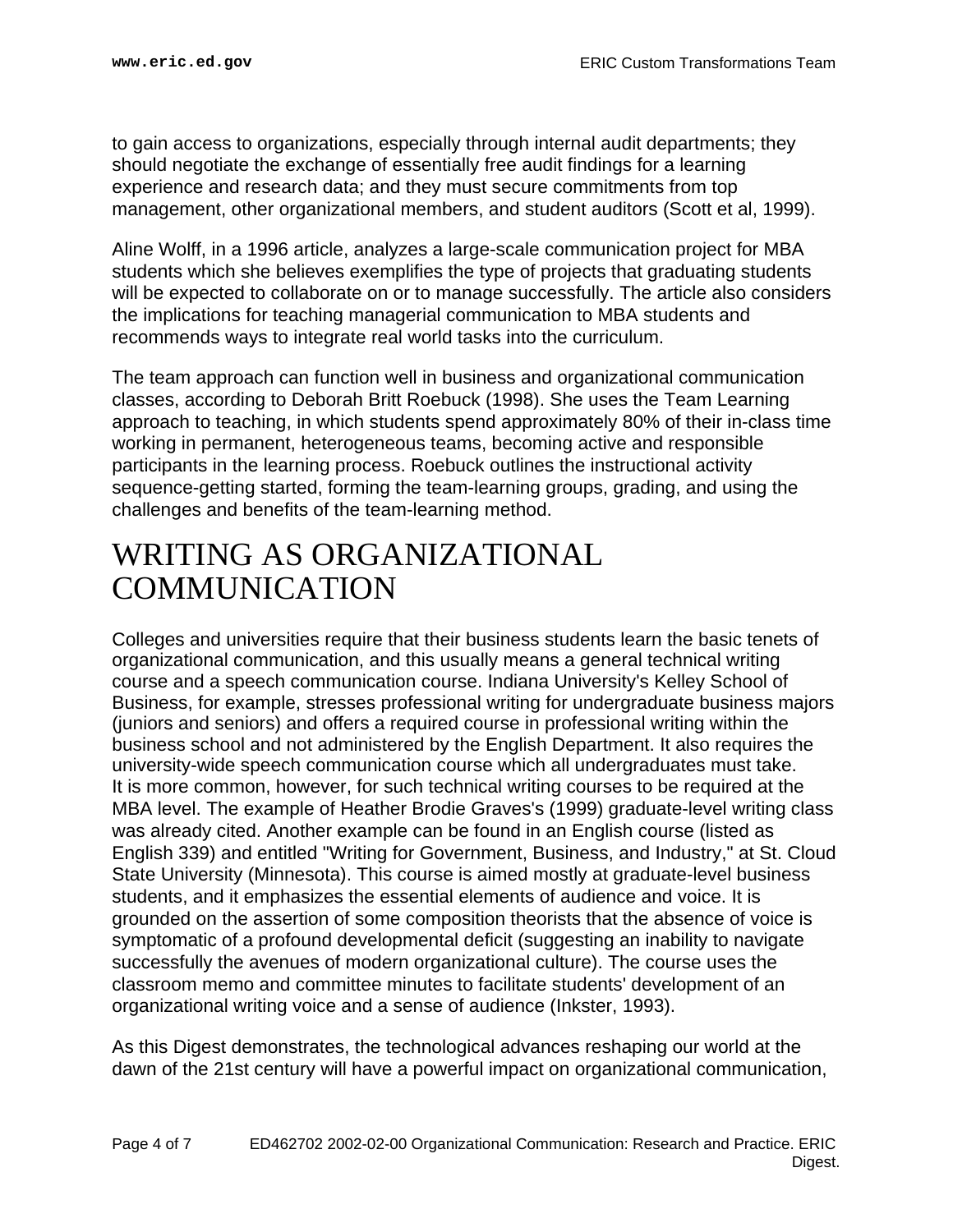and the academic community will be challenged to develop curricula and coursework capable of preparing students to effectively function in the rapidly changing environment. For additional information on this subject, please study the references provided below.

## <span id="page-4-0"></span>REFERENCES

Abelson, Reed (2001). "Companies Turn to Grades, and Employees Go to Court." New York Times, March 19, 2001, Al, A12. Aiex, Nola Kortner (1988). "Communicating within Organizational Cultures." ERIC

Digest. [ED 296 419]

Applebaum, Ronald L. (1998). "Approaches to Teaching Organizational Communication." Journal of the Association for Communication Administration, 27(2), 119-25, May 1998. [EJ 583 387]

Byers, Peggy Yuhas (1998). "Case Studies in the Organizational Communication Course: Applying Textbook Concepts to Real Life Organizations." Paper presented at the Annual Meeting of the Central States Communication Association. [ED 421 727]

Fraser, Jill Andresky (2001). "White-Collar Sweatshop: The Deterioration of Work and Its Rewards in Corporate America." New York: Norton, 2001.

Gamble, Paul R. and Keliher, Clare E. (1999). "Imparting Information and Influencing Behavior: An Examination of Staff Briefing Sessions." Journal of Business Communication, 36(3), 261-79, Jul 1999. [EJ 592 870]

Graves, Heather Brodie (1999). "Using Cases in Graduate-Level Professional Writing Classes." Business Communication Quarterly, 62(4), 89-92, Dec 1999. [EJ 603 155]

Inkster, Bob (1993). "The Organizational Voice." Paper presented at the Annual Meeting of the Conference on College Composition and Communication. [ED 356 496]

Orbe, Mark P. (1998). "An Outsider Within Perspective to Organizational Communication: Explicating the Communication Practices of Co-Cultural Group Members." Management Communication Quarterly, 12(2), 230-79, Nov 1998. [EJ 575 017]

Pettit, John D., Jr., et al. (1997). "An Examination of Organizational Communication as a Moderator of the Relationship between Job Performance and Job Satisfaction." Journal of Business Communication, 34(1), 81-98, Jan 1997. [EJ 553 694]

Roebuck, Deborah Britt (1998). "Using Team Learning in Business and Organizational Communication Classes." Business Communication Quarterly, 61(3), 35-49, Sep 1998.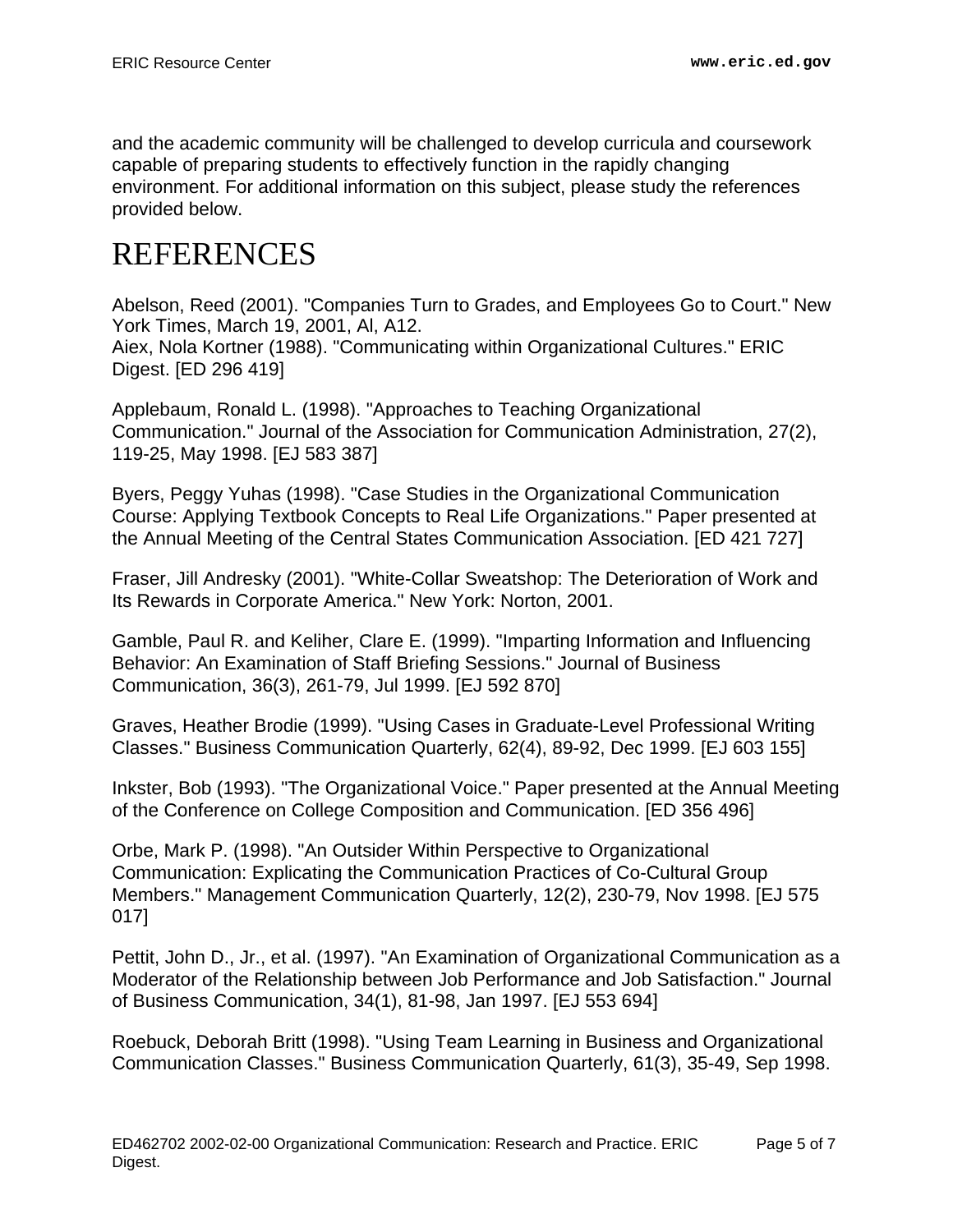#### [EJ 587 505]

Schmidtlein, Frank A. (1999). "Emerging Perspectives on Organizational Behavior: Implications for Institutional Researchers." New Directions for Institutional Researchers, 26(4), 61-71, Win 1999. [EJ 601 732]

Scott, Craig R., et al. (1999). "Using Communication Audits to Teach Organizational Communication to Students and Employees." Business Communication Quarterly, 62(4), 53-70, Dec 1999. [EJ 603 149]

White-Mills, Kim, and Rogers, Donald P. (1996). "Identifying the Common and Separate Domains of Business-Management-Organizational Communication." Journal of Business Communication, 33(3), 353-62, Jul 1996. [EJ 553 650]

Wolff Aline (1996). "Preparing MBA Students for the World of Professional Communication." Business Communication Quarterly, 59(2), 86-94, Jun 1996. [EJ 551 896]

-----

Digest #170 is EDO-CS-02-01 and was published in February 2002 by the ERIC Clearinghouse on Reading, English & Communication, 2805 E 10th St., Bloomington, IN 47408-2698, Telephone (812) 855-5847 or (800) 759-4723.

ERIC Digests are in the public domain and may be freely reproduced. Additional copies may be ordered from the ERIC Document Reproduction Service at (800) 443-3742.

This project is funded at least in part with Federal funds from the U S Department of Education under contract number ED-99-CO-0028. The content of this publication does not necessarily reflect the views or policies of the US Department of Education nor does mention of trade names, commercial products, or organizations imply endorsement by the US Government.

**Title:** Organizational Communication: Research and Practice. ERIC Digest. **Note:** ERIC/REC Digest number D170.

**Document Type:** Information Analyses---ERIC Information Analysis Products (IAPs) (071); Information Analyses---ERIC Digests (Selected) in Full Text (073);

**Available From:** ERIC Clearinghouse on Reading, English, and Communication, Indiana University, 2805 E. 10th St., Suite 140, Bloomington, IN 47408-2698. Tel: 800-759-4723 (Toll Free); Web site: http://eric.indiana.edu.

**Identifiers:** ERIC Digests, Globalization, Organizational Culture, Organizational

**Descriptors:** Communication Research, Higher Education, Instructional Effectiveness, Literature Reviews, Organizational Communication, Speech Communication, Student Needs, Technical Writing, Theory Practice Relationship